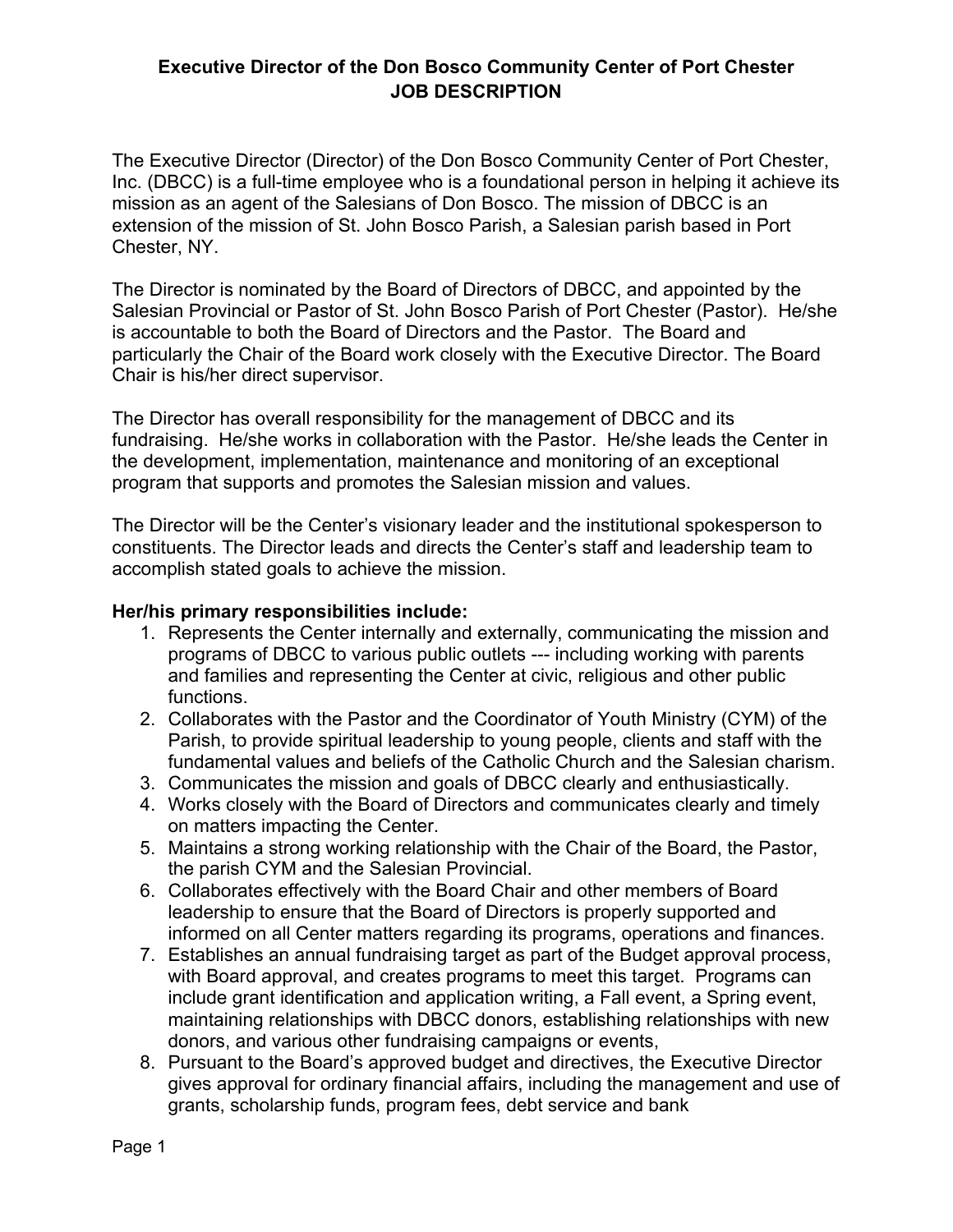# **Executive Director of the Don Bosco Community Center of Port Chester JOB DESCRIPTION**

negotiations. Extraordinary non-budgeted expenses above \$5,000 must have Board approval.

- 9. Acts as facility coordinator and directs the various programs of the Center in the usage of the building. The Executive Director works with the Pastor on the coordination and use of the building. Any major changes in building use need Parish and Board approval.
- 10.Ensures that appropriate accounting systems and internal controls are in place and maintained, and with the Treasurer, provides regular financial reports to the Board at every Board meeting. The Executive Director is accountable to the Board for all funds and assets of the Corporation and all income and expenditures pertaining to its operations.
- 11.Annually during the annual Operating Budget Approval process, or as needed throughout the fiscal year, the Executive Director reviews staff salaries, stipends and benefits, using appropriate market data, and suggests changes to the Board of Trustees. Adjustments to the Executive Director's salary are suggested by the Chair of the Board, and presented to the Board for approval. The Board also approves appropriate employee benefits and related employee contributions, with input from the Executive Director.
- 12.In collaboration with Program Directors of the Center, maintains adequate and competent staffing for all positions of the Center, voluntary and paid. Ensures that the right people are hired and retained for the right positions and supports them in their growth and professional development. She/he ensures that annual reviews (evaluations) are completed for each position. He/she also meets with Program Directors regularly through staff meetings and individual meetings to encourage progress in their roles in the mission. The Executive Director shows concern and care for all components of the Center's mission, and rallies all staff members from various departments/programs together.
- 13.Provides support and leadership in the ongoing efforts to secure and retain sponsors and benefactors, which are vital to the financial success of the mission. Thus, he/she serves as the chief fundraiser. The Executive Director approves all fundraising and advancement projects and events, including annual and special fundraising campaigns, all public relations and marketing. This is done in conjunction and collaboration with the Board of Directors.
- 14.Delegates responsibility and authority appropriately to others and holds them accountable for achieving results.
- 15.Participates in an annual evaluation by the Board Chair and receives commendations and recommendations.

The Executive Director's employment may be terminated by the Board Chair for valid reasons and is done after consultation with the Pastor, the Salesian provincial and the members of the Board.

#### **Qualifications Preferred:**

1. Has passion for the distinct Salesian mission of the Center: its values, programs and Catholic Salesian identity; is well versed in the teachings of St. John Bosco.